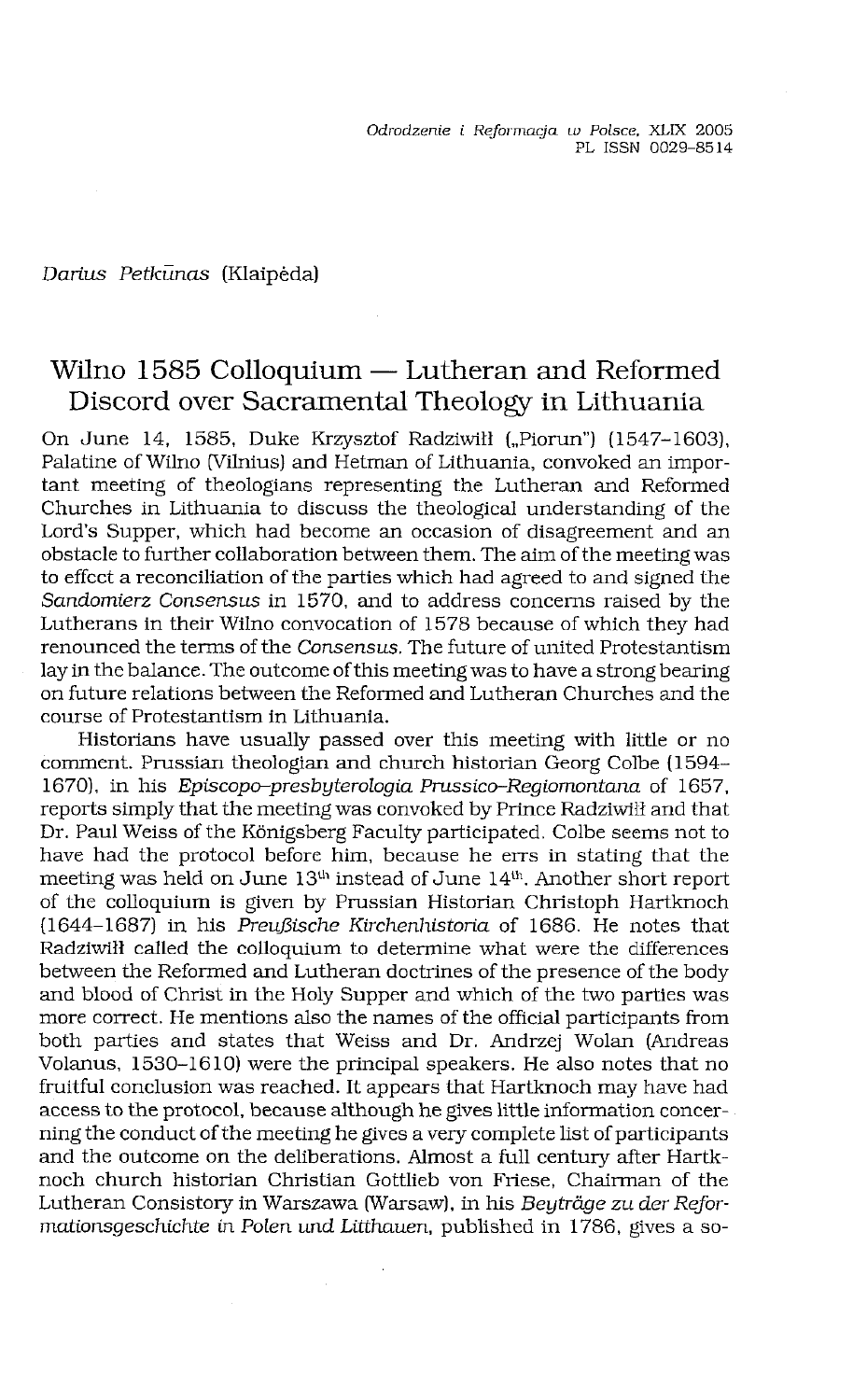mewhat fuller report which includes the proceedings of the colloquium, liberal quotations from the arguments presented by the speakers and the results of the meeting along with the official response formulated by the Lutheran participants. No subsequent writers quote directly from the protocol. It seems to have been lost. Reformed Historian Valerian Krasiński in his *Historical Sketch ofthe Rise, Progress, And Decline ofthe Reformation in* Poland, published in 1840, based his work on that of Friese and provides an English translation of a few of the arguments presented. Józef Łukaszewicz in *Geschichte der reformierten Kirchen in Litauen,* published in 1848, mentions the colloquium but adds no new information. Other historians say little or nothing about this meting.

Thanks to efforts of Dr. Jolanta Gelumbeckaite of the University of Wilno, we now have access to the original protocol, which she found in the Herzog August Library in Wolfenbuttel, Germany. Now for the first time since 1786 we are able to study in detail the course of the meeting and its conclusion as they were recorded at the time.

The aim of the present study is to thoroughly examine the protocol from the historical and theological perspective and note the emerging sacramental consciousness of the Reformed and Lutheran parties and the theological differences between themwhich here came to light. Further, we will take note of the ramifications of the meeting for the future of Protestantism in Lithuania.

### 1. Historical Circumstances of the Colloquium

The signing of the *Sandomierz Consensus* on April 14, 1570 was the occasion of great rejoicing among the Protestant communities in both Poland and Lithuania. The event was especially celebrated in the Reformed community, for it was the Reformed Church which had first proposed that non-Roman Catholic Christians in the Kingdom should by their formal declaration publicly demonstrate to the King and people that the Protestants were a united force in both lands, and that all internal dissention among and within the Protestant confessions had now been laid to rest. Of course this was an overly ambitious claim; it did not represent the true state of affairs. True enough a document of *Consensus,* in which Polish and Lithuanian Reformed, Lutherans, and Bohemian Brethren formally acknowledged that all three confessions were true Christian churches which would work together for the establishment of a united church, had been formally agreed at Sandomierz. Included in the document was a declaration in which Lutherans and Reformed stated that they were of a common mind with regard to all major Christian doctrines, including the Lord's Supper and would work together toward a common liturgical praxis which would outwardly indicate their common position<sup>[1](#page-1-0)</sup>. In truth, however, the Lutherans at Sandomierz still had many reservations concerning the Reformed doctrine of the Lord's Supper and called for further meetings to be held to inquire more deeply into the matter. They proposed, and all

<span id="page-1-0"></span>*<sup>1</sup> Alda synodów różnowierczych w Polsce,* t. II (1560-1570), ed. M. Sipayłło, Warszawa 1972, pp. 295-296.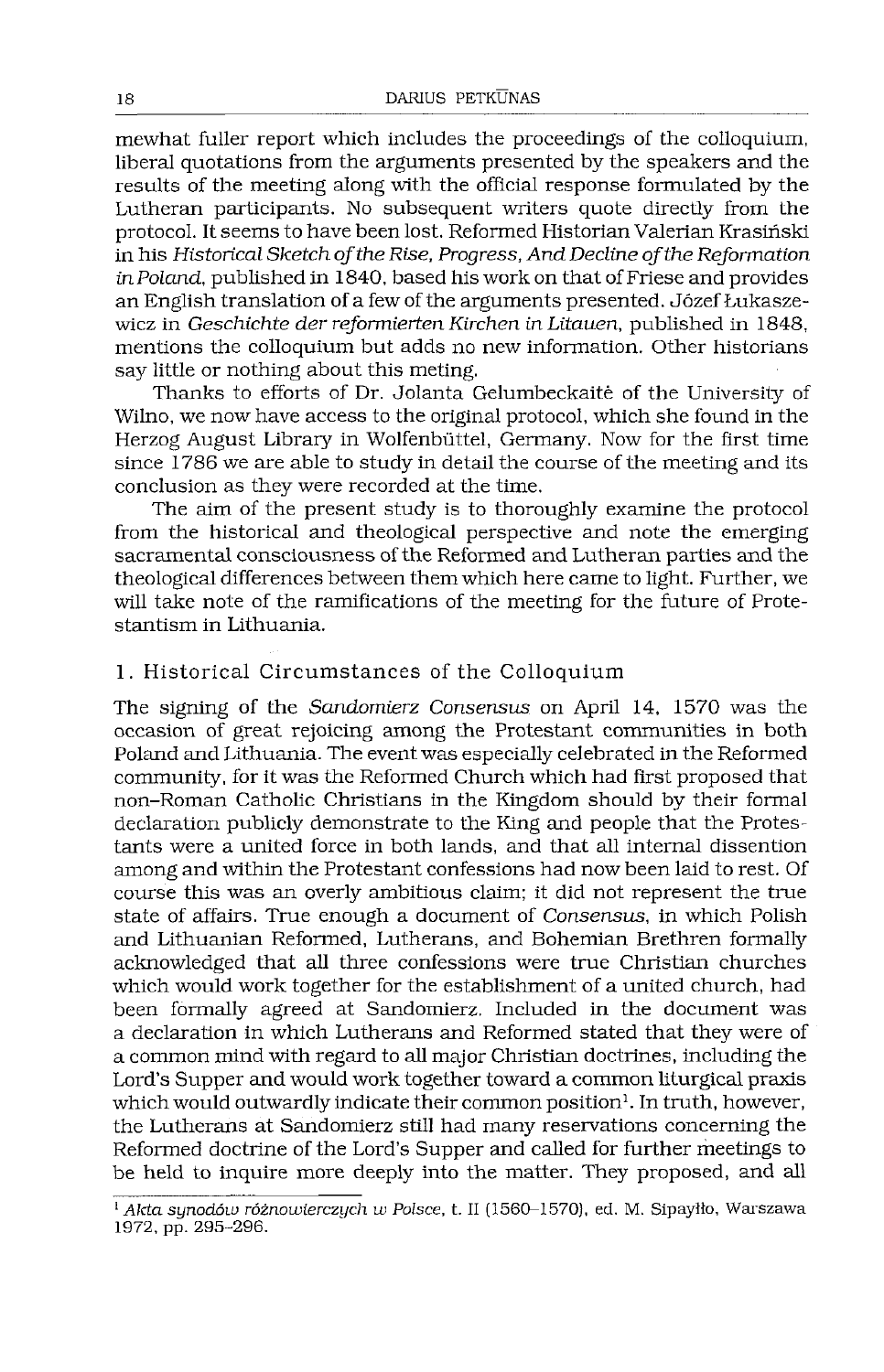agreed, that the first such meeting should be held in Warszawa on the feast of the Holy Trinity, 1570<sup>[2](#page-2-0)</sup>. This meeting was never held.

The Lutherans departed from Sandomierz with the conviction that they had entered into a political alliance, the theological ramifications of which still needed to be adjudicated. For them the *Consensus* was a strictly political document, regulating the relationship between the churches on the basis of further discussions. The Reformed, however, believed that final and complete unity between the churches had now been achieved, and on this basis they presented before the King and parliament, and the peoples of both lands their official interpretation of the theological position of the new alliance, in a document entitled *Confession of Sandomierz[3](#page-2-1)4.* This confession can be accurately described as a collection of quotations from Heinrich Bullinger's (1504-1575) *Second Helvetic Confession* of 1566 with minor changes in terminology added to make the document more palatable to the Lutherans. Lutheran reaction, however, was swift and sure. The Lutherans protested that the confession was in no way representative of their confession, and that the Reformed had duplicitously presented it as representing the unanimous testimony of the churches. The Bohemian Brethren sought to placate the Lutherans by reminding them that all three churches were free to maintain their own confessional positions, and that the confession merely represented the Reformed reading ofthe *Consensus'<sup>1</sup>.* This quieted Lutheran protests for a time.

The longed-for recognition from King and parliament was not forth coming. The Roman Catholic bishops quickly pointed out that the *Consen*sus could in no way be regarded as an accurate statement of the doctrinal positions of the Protestant churches. Stanislaw Hozjusz, Cardinal of the Roman Catholic Church in Poland, said as much in his letter of August 31, 1570, to Jakób Uchański, Archbishop of Gniezno, in which he stated that it would not be possible to persuade all the parties to come to common consent concerning the Lord's Supper[5](#page-2-2). The Catholics Immediately perceived the *Consensus* for what it was — a political declaration without real substance. This further strengthened the resolve of the parliament that the Protestants should not be given official recognition as a church separate from the Roman See.

The motive of the Protestants in formulating the *Consensus* had been called into question. In general synods they insisted that the *Consensus* was their true and abiding confession. In this way they sought to strengthen and unify their forces and demonstrate to King and country that they were indeed united. However, during this same period the Lutherans were beginning to find their voice. Most particularly, the faculty at Jena expressed strong criticism against the *Consensus,* while the faculty of theology

<span id="page-2-0"></span>*<sup>2</sup> Ibidem,* p. 291.

<span id="page-2-1"></span>*<sup>3</sup> CONFESSIA. Wyznanie wiary powszechnej Kościołów KrześćlańskichPOLSKICHKrotko aprostemi słowy zamienione / wedle podania Apostolskiego y stharych Doktorow...* W *Krakowie Drukował Maciey Wirzbięta / Typograph Króla Jego M. 1570* (critical edition and reprint: K. Długosz-Kuczarbowa, Wydawnictwo Naukowe Semper, Warszawa 1995). *<sup>4</sup> Aida synodów,* t. II, pp. 315-316.

<span id="page-2-2"></span> $5$  Portions of this letter are printed in Н. Любович, *Начало католической реакции и упадокь peJjop.Mauuu 3b IToMiue,* BapmaBa 1890, p. 191.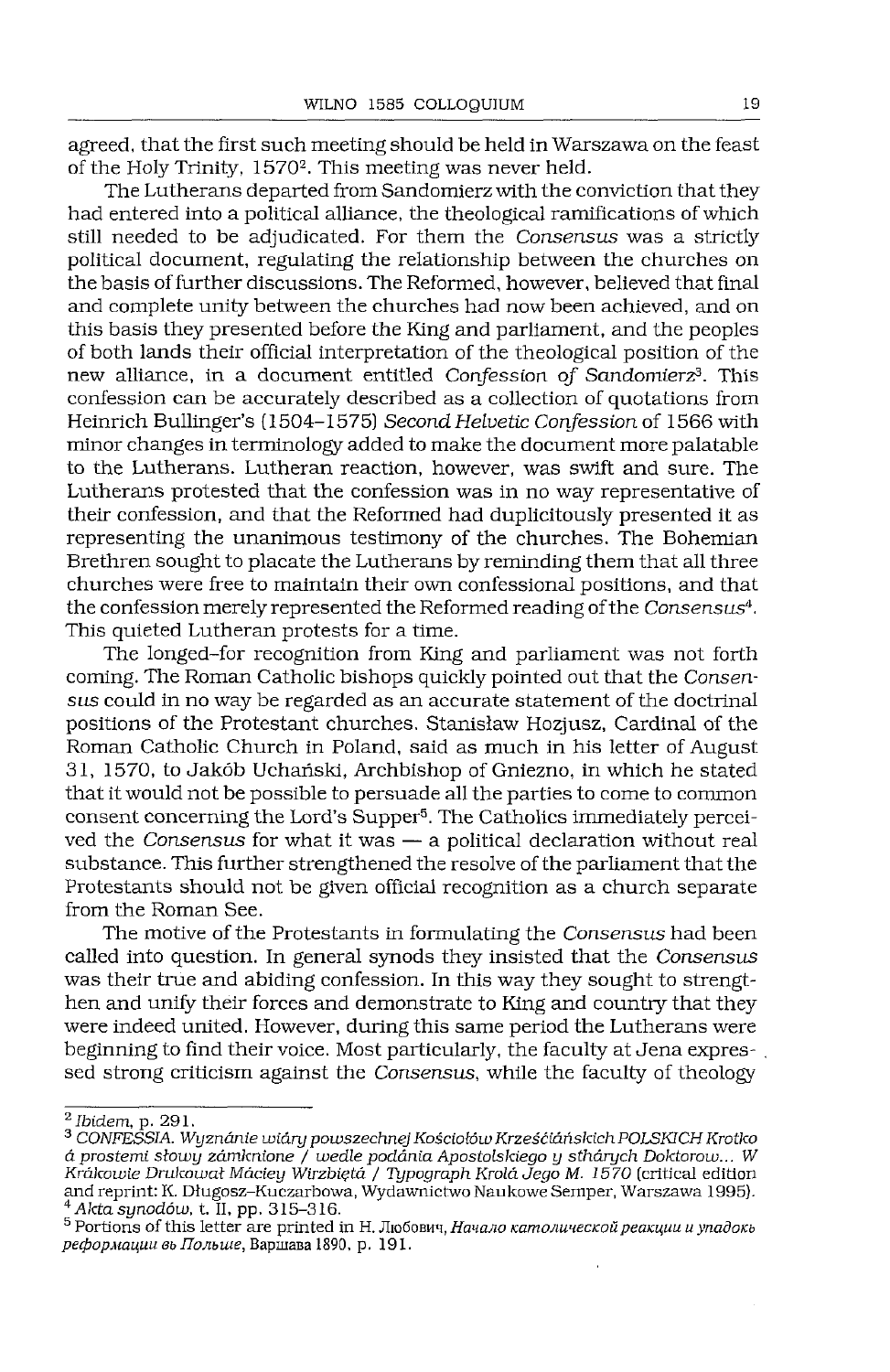at Leipzig was at best lukewarm<sup>[6](#page-3-0)</sup>. The Prussian Lutherans were also critical of the work. They saw that many necessary points had been passed over without mention and condemned the *Consensus* as inadequate[7](#page-3-1). Only the faculty at Wittenberg was willing to give the document its unreserved blessing<sup>[8](#page-3-2)</sup>. There was within Lutheranism in Germany an evident tension between the extreme and more moderate disciples of Philip Melanchthon. The more extreme, led by Wittenberg Professors Paul Eber (1511-1568), George Major (1502-1574), and Caspar Peucer (1525-1602), Melanchthon's son-in-law, had been labeled 'ciypto-Calvinists' by the more moderate students of Melanchthon and the 'gnesio-Lutherans,' whose leader Matthias Illyricus Flacius (1520-1575) adopted extreme positions against the Melanchthonians[9](#page-3-3). Through the efforts of Martin Chemnitz (1522- 1586), Melanchthon's most learned pupil, together with David Chytraeus  $(1530-1600)$ , Jakob Andreae  $(1528-1590)$ , a resolution of this conflict was achieved through a series of papers and colloquiums. The final resolution of the controversy came with the publication of the results of their efforts in the *Formula of Concord* (1577). The *Formula* consists in an *Epitome* of controverted articles, based on Andreae's six Christian sermons of 1573, and the *Solid Declaration* of the same articles by Chemnitz<sup>[10](#page-3-4)</sup>. Among the problems addressed were questions concerning the doctrine of the Sacrament of the Altar which spoke to the very problems with which the Polish and Lithuanian Lutherans were struggling. Now agreement has been reached between those who had originally supported the *Sandomierz Consensus* and those who have leveled criticisms against it. No longer could Polish and Lithuanian Lutherans look to Wittenberg for justification in following the course previously approved. They no longer had sufficient support for maintaining the position to which they had previously agreed. Lutheranism was following another path.

At a general synod in Piotrków held on June 1, 1578, the Polish Protestants had agreed once again to the definitions set down in the *Consensus* and issued a recommendation to the Germans to form a common confession on the model of *Sandomierz Consensus* and proceeded to give illustrations showing how the Poles had been able to resolve practical issues $11$ .

The Calvinists and Bohemian Brethren entertained the comforting hope that the Lutherans in Lithuania and Poland would not follow the path taken by their German confreres. It was with shocked surprise that only 24 days later, on June 25, 1578, the  $48<sup>th</sup>$  anniversary of the presentation of the *Augsburg Confession,* the Lutherans in their convocation with the Reformed

<span id="page-3-0"></span>*<sup>6</sup> Akta Synodów różnowierczych w Polsce,* t. III (Małopolska 1571-1632), ed. M. Sipayłło, Warszawa 1983, p. 128.

<span id="page-3-1"></span><sup>7</sup>1. Lukśaite, *Reformacija Lietuvos DidźiojoJe Kunigaikśtysteje ir Maźojoje Lietuvoje. XVI a. trećias deśimtmetis —XVIIa. pirmas deśimtmetis,* Vilnius 1999, p. 388; JIioSobhh 1890, p. 193.

<span id="page-3-2"></span>*<sup>8</sup> Akta Synodów,* t. III, p. 128.

<span id="page-3-3"></span><sup>&</sup>lt;sup>9</sup> J. Pelikan, *The Consensus of Sandomierz. A Chapter from the Polish Reformation*, in<br>"Concordia Theological Monthly" 18 (N° 11:825–37) 1947, p. 836.<br><sup>10</sup> The Book of Concord: The confessions of the evangelical Lutheran

<span id="page-3-4"></span>Fortress Press 1959.

<span id="page-3-5"></span>*<sup>11</sup> Akta synodów,* t. Ill, pp. 39-41.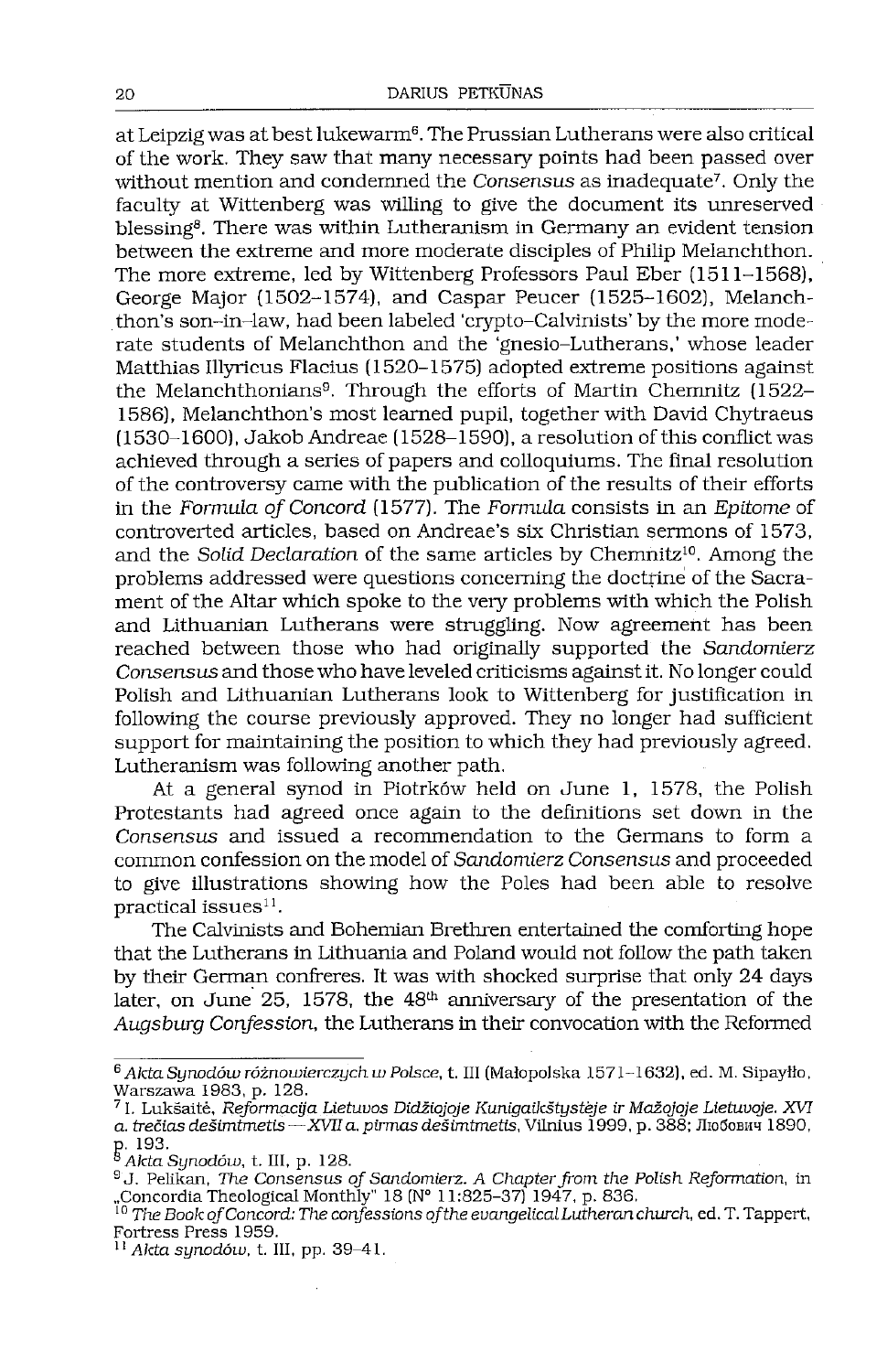in Wilno publicly repudiated the terms ofthe *Consensus.* While they were meeting in Duke Krzysztof Radziwill's palace they formulated a statement entitled *Concordia Vilnensis* which expressed their dissatisfaction with the terminology inwhich the *Consensus* had described the nature and purpose of Christ's presence in the Lord's Supper. The Lutherans were represented by Maciej Dambrowski and Job Sommer, pastors of the Wilno Lutheran parish, Mikołaj Talwosz, Castellan of Samogitia, and others. Included among the Reformed participants were Mikołaj Kantz a Skala, Pastor Stanislaw Sudrowski of Wilno Reformed Parish, Superintendent Caspar Tarasowski of the Reformed Church, Stanislaw Martianus and Reformed Pastor Dziewałtowski (Deovalte). It is noteworthy that among those present in the convocation was Mikołaj Pac, the former Roman Catholic bishop of Kiev, who begun to incline toward the Lutheran Church after his earlier allegiance to the Reformed<sup>[12](#page-4-0)</sup>. The Polish Reformed consoled themselves that this was most likely only a local uprising of no real significance for the larger church. In this they were sadly mistaken. Later in the same year something of the nature of the dissatisfaction with the *Consensus* was made public at the general synod in Poznań<sup>[13](#page-4-1)</sup>. A further blow against the *Consensus* was struck in 1582 when Paweł Gericius, Lutheran pastor at Poznań, and his associate Jan Enoch, openly denounced the Eucharistic theology of the *Consensus* and repudiated the entire document<sup>[14](#page-4-2)</sup>.

Although in Poland efforts were made to cover over the growing dissention and in the General Synod at Wlodzislaw in 1583 the *Consensus* was reaffirmed over the objections of the Lutheran confessionists<sup>[15](#page-4-3)</sup>, the situation was clearly deteriorating. In Lithuania no attempts appear to have been made to silence the growing dissatisfaction.

In the early 1580's both Lutherans and Reformed were feeling the heavy hand of Roman Catholic reaction and the growing strength of the counter-Reformation. In 1569 the Jesuits have arrived from Rome, organized as an army to do battle against all Protestants ofwhatever confession. Their goal was that Poland and Lithuania might remain loyal. At first they restricted themselves largely to public theological debates and denunciation of Protestantism as the source of Antitrinitarianism and other heresies. Determined efforts were made to win back the magnates. Here their greatest success was the reconversion to the Roman Church of Mikołaj Krzysztof Radziwiłł the Orphan ("Sierotka") (1549-1616), son of Mikołaj Radziwiłł the Black ("Czarny") (1515–1565), the second most powerful man after the King in Lithuania, who had used all power at his disposal to promote Protestantism. His son did not hesitate to use his power to promote the papacy at Protestant expense, and in 1583 Rome rewarded him by making his younger brother Jerzy Radziwiłł (1556-1600) a cardinal[16](#page-4-4). The

<span id="page-4-0"></span><sup>12</sup> Daniells Emesti Jablonski, *Historia Consensus Sendomiriensis,* Berlin 1731, pp. 81-86; A. F. Adamowicz, *.Kościół augsburski w Wilnie,* Wilno 1855, p. 54; Andreae

<span id="page-4-1"></span>Wengerscii *Libń quattuor Slavoniae Reformatae,* Amstelodami 1679, p. 94. *<sup>13</sup> Akta Synodów różnowierczych w Polsce,* t. IV (Wielkopolska 1569-1632), ed. M. Sipayłlo, Warszawa 1997, p. 49. *<sup>14</sup> Aida synodów,* t. IV, p. 73.

<span id="page-4-2"></span>

<span id="page-4-3"></span>*<sup>15</sup> Aida synodów,* t. III, p. 79.

<span id="page-4-4"></span><sup>16</sup> Lukśaite, pp. 406-407.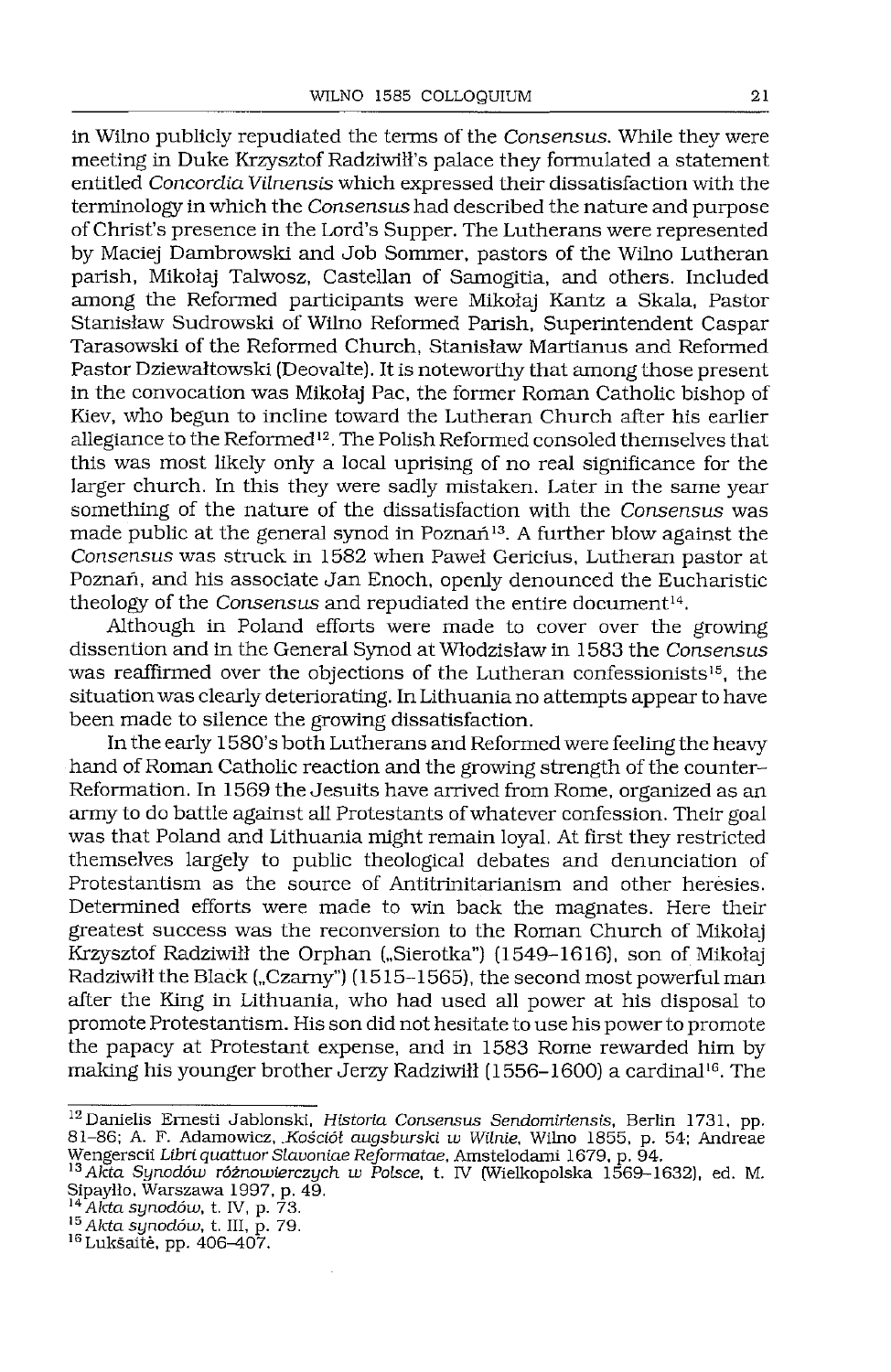Jesuits determined that they must cany on their battle against the Protestants on all fronts. In 1581 the time was ripe for them to order that in Wilno Protestant books should be gathered and publicly burned<sup>[17](#page-5-0)</sup>.

In this dire situation the Reformed recognized the precariousness of the Protestant position. They determined that the future of the church was in their hands and that unity among the Protestants must be maintained in order for Protestantism to survive. In the face of increasing Lutheran rejection of the *Sandomierz Consensus,* the Reformed continued to insist that it alone offered a viable and acceptable instrument around which all Protestants should unite. At the 1578 meeting the Lutherans stated clearly their objection that two contrary doctrines could not exist side by side in one church and that they for their part had no intention of departing from Lutheran doctrine, especially with reference to teachings and practices associated with the Sacrament of the Altar. This forced the Reformed to address themselves to theological questions which they had successfully sidestepped at Sandomierz. If they were to engage in further discussions with the Lutherans these discussions would have to address controverted theological issues since Lutherans had stated that unity concerning the Lord's Supperwas for them an essential prerequisite to ecclesiastical unity.

During the seven years which immediately followed the Wilno meeting it had also become evident that the aristocracy could no longer demand the compliance of the people or curtail the onslaught of the Jesuits and rioters. Society was changing and their authoritative position in matters of religion was rapidly waning. Because of further defections to Rome, the aristocracy and nobility could no longer speak with one voice in these matters. In this situation Duke Krzysztof Radziwiłł ("Piorun") attempted to reconcile the Lutherans and Reformed under his rule. He convoked a colloquium on is estate in Wilno, on June 14, 1585 with the purpose that all should return to a positive appreciation of the gains won at Sandomierz and to make the Consensus once again an effective basis of Protestant unity[18](#page-5-1). His timing was good. Intolerance towards the Protestants was on the rise and it would soon be exhibited by the burning of the Wilno Reformed church in 1591 by a mob incited by the Jesuits<sup>[19](#page-5-2)</sup>.

Present at the meeting were distinguished members of the Reformed aristocracy as well leading theologians and pastors from the Lutheran and Reformed churches. Among the aristocrats present, all representing the Reformed church, were in addition to Radziwiłł himselfStanisław Naruszewicz, Castellan of Mińsk, Jan Abramowicz (f 1602), Starosta of Lida, and Andreas Zawisza, the assessor of the court. Representing the Reformed church itselfwere Andrzej Wolan, eminent Reformed theologian and royal secretary, Stanisław Sudrowski (Sudrovius, c. 1550-1600), Senior of Wilno District, who would later serve as editor of 1600 Reformed Catechism, Johann Ulricus (Ulrich) from Saxony, PastorAndrzej Chrząstwoski (Andreas Chronsdovius, c. 1555-1618), and Mathias Johannides. The Lutherans

<span id="page-5-0"></span>*<sup>17</sup> Ibidem,* p. 410.

<span id="page-5-1"></span><sup>18</sup> J. Łukaszewicz, *Geschichte der reformierten Kirchen in Litauen,* t. I., Leipzig 1848, p. 36.

<span id="page-5-2"></span>p. 30.<br><sup>19</sup>Lukšaitė, pp. 410–412.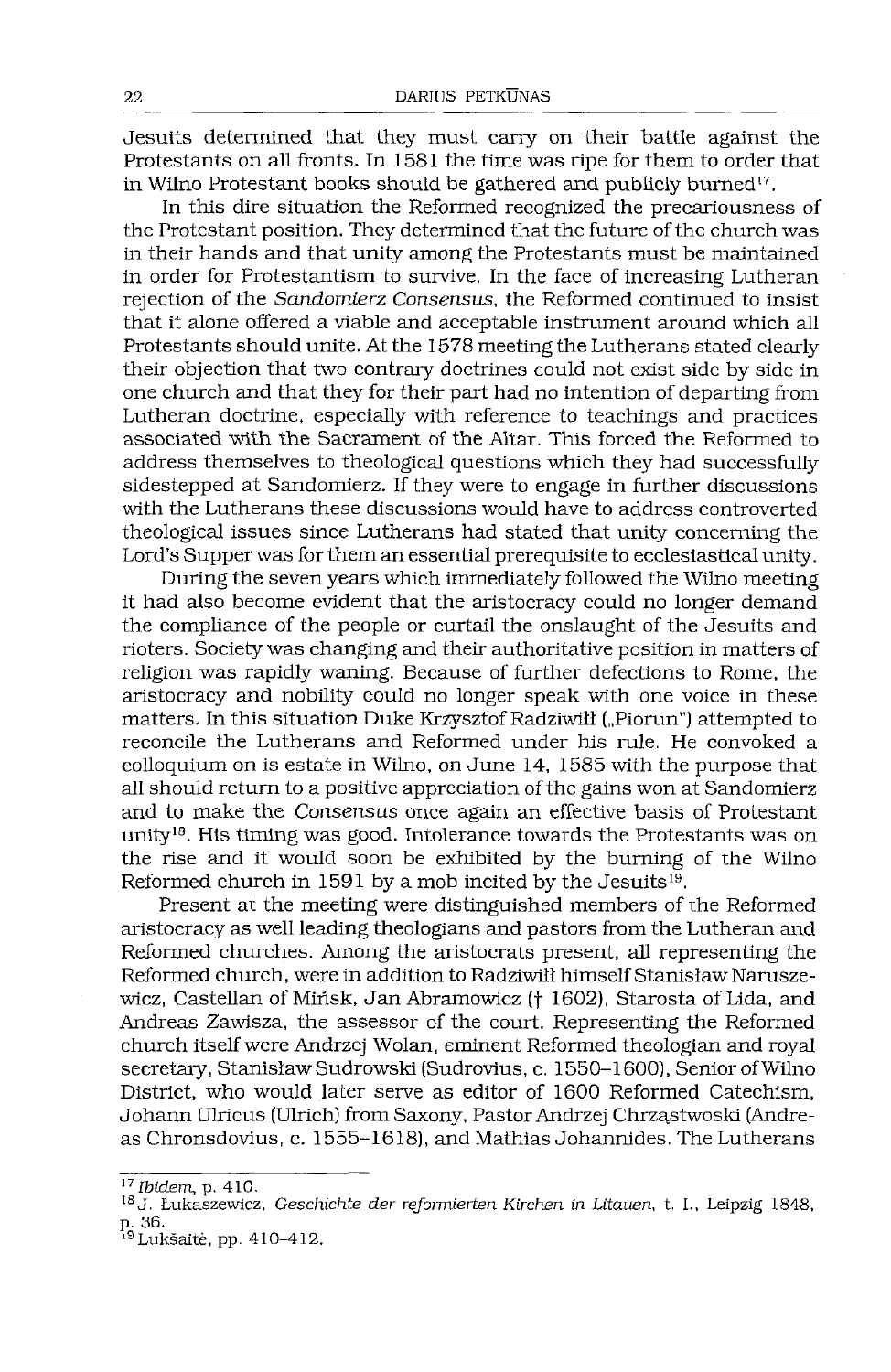were represented by Job Sommer, pastor of Wilno, Paul Oderborn (Paulus Oderbomius, c. 1555-1604), pastor of Kowno (Kaunas), the Reverend George Plotkowski (Plotkovius) from Poland, who in the early decades of the  $17<sup>th</sup>$  century served the Lithuanian Lutheran congregation of Szawlany (Siaulenai)[20](#page-6-0), a distinguished pharmacist Johannes Scleae, and rhetorician Johannes Rivius, the Notary of the Colloquium. At the request of Radziwiłł, Georg Friedrich (1539–1603), Margrave and Duke of Prussia sent Lutheran Professor Paul Weiss of the Königsberg Faculty and his chaplain and court preacher Martin Henrici. In addition, a number of nobles and land owners, and other public figures listened the debates of the colloquim<sup>[21](#page-6-1)</sup>.

#### 2. The Proceedings of the Colloquium

Two intensive sessions were held. The first began at 8 o'clock in the morning and the second at 5 o'clock in the afternoon. The format consisted of formal declarations by the leaders of the delegations followed by extensive discussions in which all present freely participated. First place in the manuscript is given to an oration by Johannes Rivius on the manner of Christ's presence in the Lord's Supper, which was to become the central point of discussion<sup>[22](#page-6-2)</sup>. It is followed by *Breuis et Perspicua Conclusio colloquy Instituti...* subscribed by the Lutheran delegates Weiss, Henrici, Sommer, Oderbom, and Plotkovius. In the third place is the protocol *Colloquium habitum Vilnae...* itself, which states the place and time of the meeting and lists the official Lutheran and Reformed participants, both those representing the *Augsburg Confession* and those representing the Swiss confession. Included in the protocol is a detailed description of the proceedings together with the arguments and counter-arguments presented by the major participants.

## 2.1. The Morning Session

The colloquium began with a short declaration by Dr. Weiss concerning the chief article under contention, the doctrine of the Lord's Supper. It concludes with a prayer that God would illuminate the minds of the participants by the Holy Spirit, and that they would submit to his truth. He stated that the fundamental contention of the Lutherans is that the body of Christ is received into the mouth. On behalf of the Reformed delegation Wolan responded that it was to be regretted that this article should have become a matter of contention which had disturbed the concord and tranquility of the church in a time of battle against the forces of the Antichrist. The present dispute ought to be settled on the basis of the early Church Fathers rather than the opinions of Martin Luther, John Calvin, Ulrich Zwingli, Theodore Beza, and Johannes Oecolampadius. Weiss responded that the Ancient Fathers are not wholly reliable. Even so great a writer as Augustine could err in important matters. Therefore "... we must hold only to the Word of God"[23](#page-6-3).

<span id="page-6-0"></span>*<sup>20</sup> Die Evangelische Kirchen Litauens,* Erlangen, 1998, p. 180 fh.255.

<span id="page-6-1"></span><sup>21</sup> Colloquium habitum Vilnae in *palatio Illustrissfimi]* ac *Mag[nifici] Dufcis] D[omini] Christophori Radiuili in Birtza et Tubinga Ducts, Palatini Vilnensi, die 14. lunij. Anno 1585.* Herzog August Blbllothek Wolfenbiittel, Cod. Guelf. 11. 14 Aug. 2, p. 265.

<span id="page-6-2"></span>*<sup>22</sup> Oratio Rivii recitata in hoc conuentu tempore pomeridiano,* 1585.

<span id="page-6-3"></span>*<sup>23</sup> Colloquium habitum Vilnae...,* p. 266.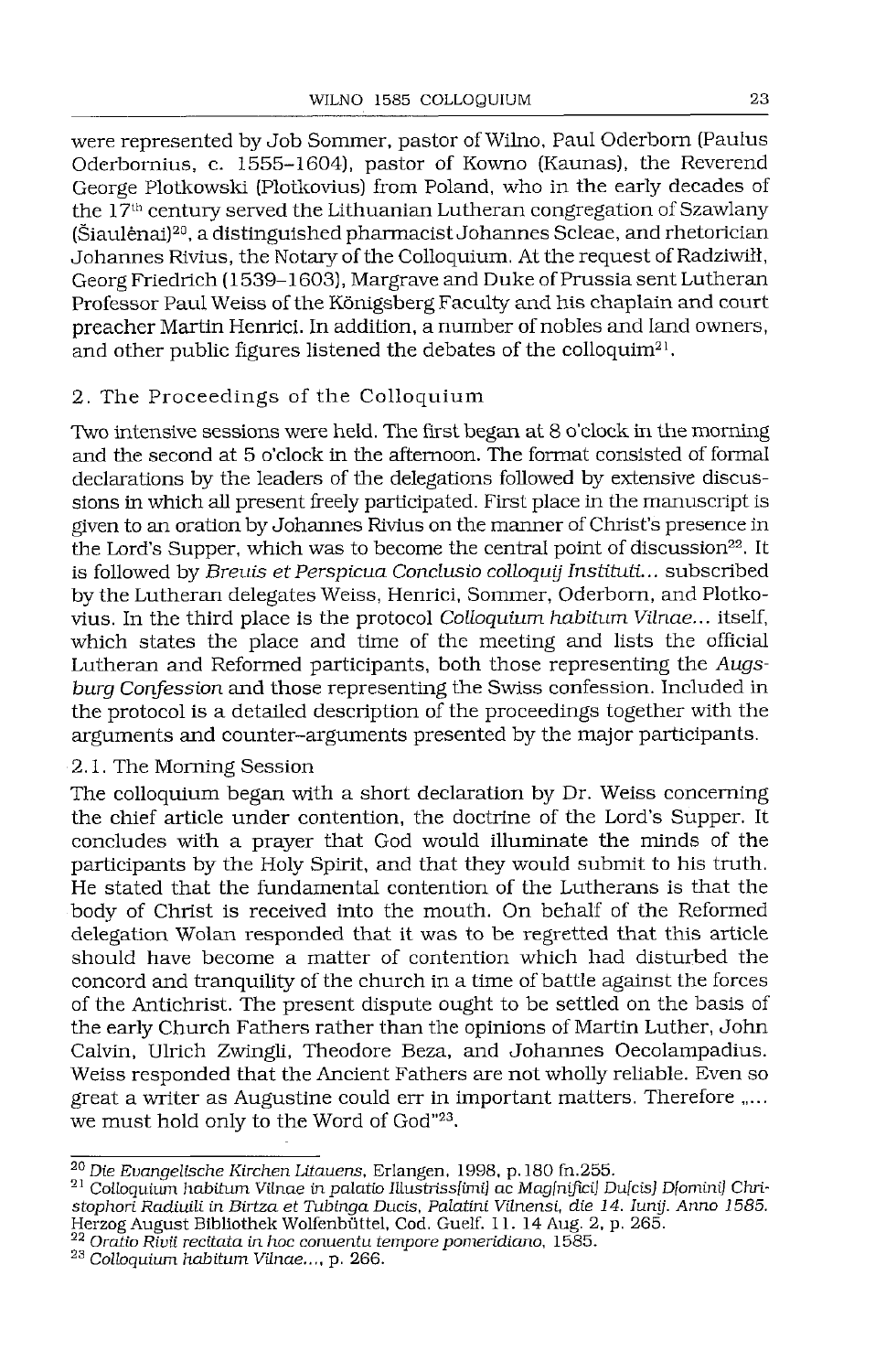Wolan proposed three theses in which he stated that it must be determined:

1. Whether the sacraments of God are bare and empty symbols, or whether they really offer and give the divine and heavenly things which they represent.

2. Whether they locally contain the heavenly and divine things which they signify or whether they only point to gifts given by God.

3. Whether the sacraments offer the heavenly and divine things as instruments, whether the earthly elements are received by the organs of the body while the celestial and invisible heavenly things are received by faith<sup>[24](#page-7-0)</sup>.

By the presentation of these alternatives, Wolan sought to impose a framework upon the discussion from its beginning which was built upon his conception of the sign-nature of the sacraments. He based his thinking on a theological understanding of the sacraments according to which they are said to be earthly signs which point beyond themselves to heavenly realities, and he sought to impose this schema upon the Lutherans. Wolan believed that only acceptance of the Reformed axiom *Finitum non capax Infiniti* could lead to fruitful discussions. The Lutherans were unwilling to proceed on this basis, stating that this schema was too restrictive and assumed matters not proven.

Taking another approach, Wolan stated that the united confession of the evangelical churches of England, France, Switzerland, Belgium, together with most of the German churches and the Reformation churches in Poland and Lithuania could be stated as follows:

We believe and confess that when the sacrament of the body and blood of our Lord Jesus Christ is distributed to the faithful according to his institution, the bread is his body and the wine is his blood, not by the changing of the outward and the visible elements in to heavenly elements so that the heavenly are locally included in the external elements but rather the true and real body and blood ofChrist are given in such a way that those who are truly faithful and penitent according to the Lord's gift receive the external elements in their mouths while at the same time receiving the body and blood of Christ by faith through spiritual participation (to the end that they receive) the certain forgiveness of their sins and eternal life which Christ alone obtained for us by his death<sup>[25](#page-7-1)</sup>.

Here Wolan distinguishes between bodily eating by means of the mouth, and spiritual appropriation by faith and through the gift of the Spirit. He stated that such spiritual appropriation takes place simultaneously with the bodily reception. He says nothing about the reception of Christ's body in the consecrated bread by unbelievers, but by implication he made it clear that they receive only the outward signs and not the inward reality, since they lack faith and the Spirit's gift. He avoided the use of terminology concerning the sacrament upon which the Lutherans had characteristically insisted, i.e., *substantialiter et corporaliter,* following the classical pattern set down in Bullinger's *Second Helvetic Confession* and reiterated by the Polish and Lithuanian Reformed in the *Sandomierz Confession,* their 'official' interpretation of the Consensus.

<span id="page-7-0"></span>*<sup>24</sup> Ibidem,* p. 267.

<span id="page-7-1"></span>*<sup>25</sup> Ibidem,* p. 267.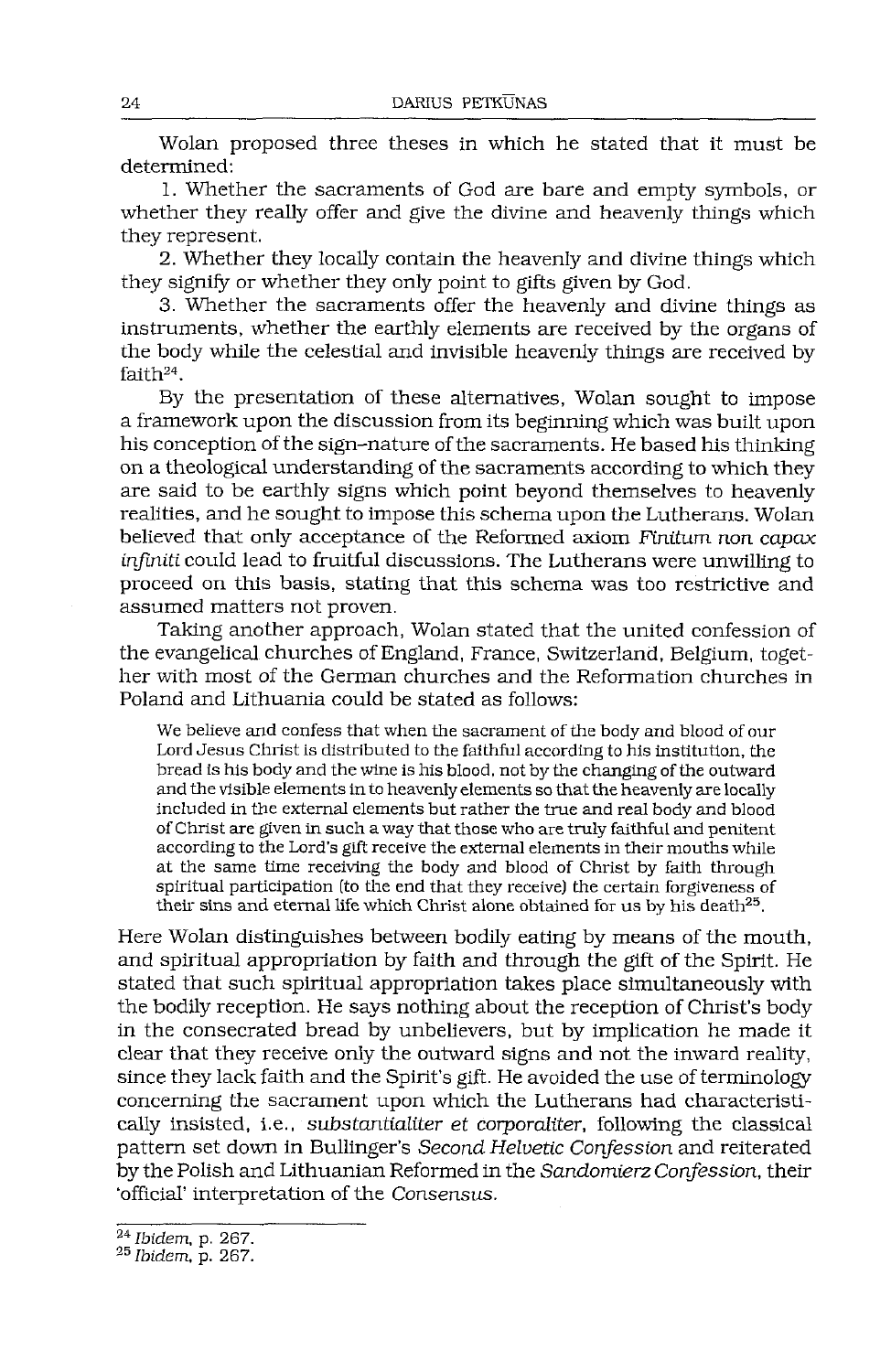The Lutheran Job Sommer responded that the Lord's Supper was instituted for the whole church *(tolaEcclesid),* which in this world includes not only believers but unbelievers. Further, a distinction must be made between the efficient *(ejficientem),* material (materiałem), formal *(formalem),* and final *(finałem)* causes *(causas)* ofthe sacrament. These are traditional Aristotelian distinctions taken over from the Medieval schoolmen and which were to become major points of contention between the Lutherans and Reformed during the era of Protestant scholasticism. The Lutherans spoke of the Institution of the Lord's Supper in the night when he was  $\frac{1}{2}$  hetraved as the efficient cause of the sacrament, the material cause being the elements: bread and wine and body and blood, the formal cause being the command of Christ: ..Take, eat,  $\ldots$ ", and the final cause being Christ's words: "This do in remembrance of me"<sup>[26](#page-8-0)</sup>.

The Reformed used these Aristotelian distinctions but understood the causes differently. Wolan agreed that the efficient cause is indeed the Words ofChrist concerning the Institution. The material cause is the bread and the wine which signify the body and blood. He noted that the formal cause is the fact that the external elements are received in the mouth while the body and blood are received only by faith. The efficient cause is the forgiveness of sins and the gift of life everlasting<sup>[27](#page-8-1)</sup>. Wolan followed this course in order to undergird the distinction between oral and spiritual reception, which was basic to his understanding of the nature of the sacrament. The significance of his argument was clear to Weiss, who responded that the real point of contention concerned the material and formal causes. The Lutherans could not agree that the formal cause involves a necessary distinction between the bodily reception of the material elements and the reception ofthe spiritual elements by faith. It would be more correct to say that Christ is present in the Supper in a corporeal manner, and that the eating is corporeal *(manducatio corporalis).* The term *spiritualis* does not adequately convey this and only confuses the issue.

Wolan disagreed with this definition because by logical extension what is received naturallymust be eliminated naturally. However, since it cannot be said that the body of Christ can be eliminated from the human body in a material manner it is obvious that it cannot be received in a material manner, by oral eating<sup>[28](#page-8-2)</sup>. Weiss retorted that to speak thus would be a great insult against Christ's own Testament to use crude analogies to undercut the truth of the words by which he describes the most holy gift placed in the mouths of believers according to his command.

Wolan did not press the argument concerning the course of Christ's body through the human digestive system. He moved on to speak of the distinction between physical and sacramental eating of the sacrament. Although the Lutherans rejected this distinction, he and his associates pressed their point by positing a two-fold eating. The first kind of eating is

<span id="page-8-0"></span>*<sup>26</sup> Ibidem,* pp. 267-268.

<span id="page-8-1"></span>*<sup>27</sup> Ibidem,* p. 268.

<span id="page-8-2"></span><sup>&</sup>lt;sup>28</sup> "Quicquid in os ingreditur, non coninquinat hominem sed per secessum eijcitur. Corpus Christi non per secessum eijcitur. Ergo non ingreditur in os, nec est corporalis manducatio". *Ibidem,* p. 268.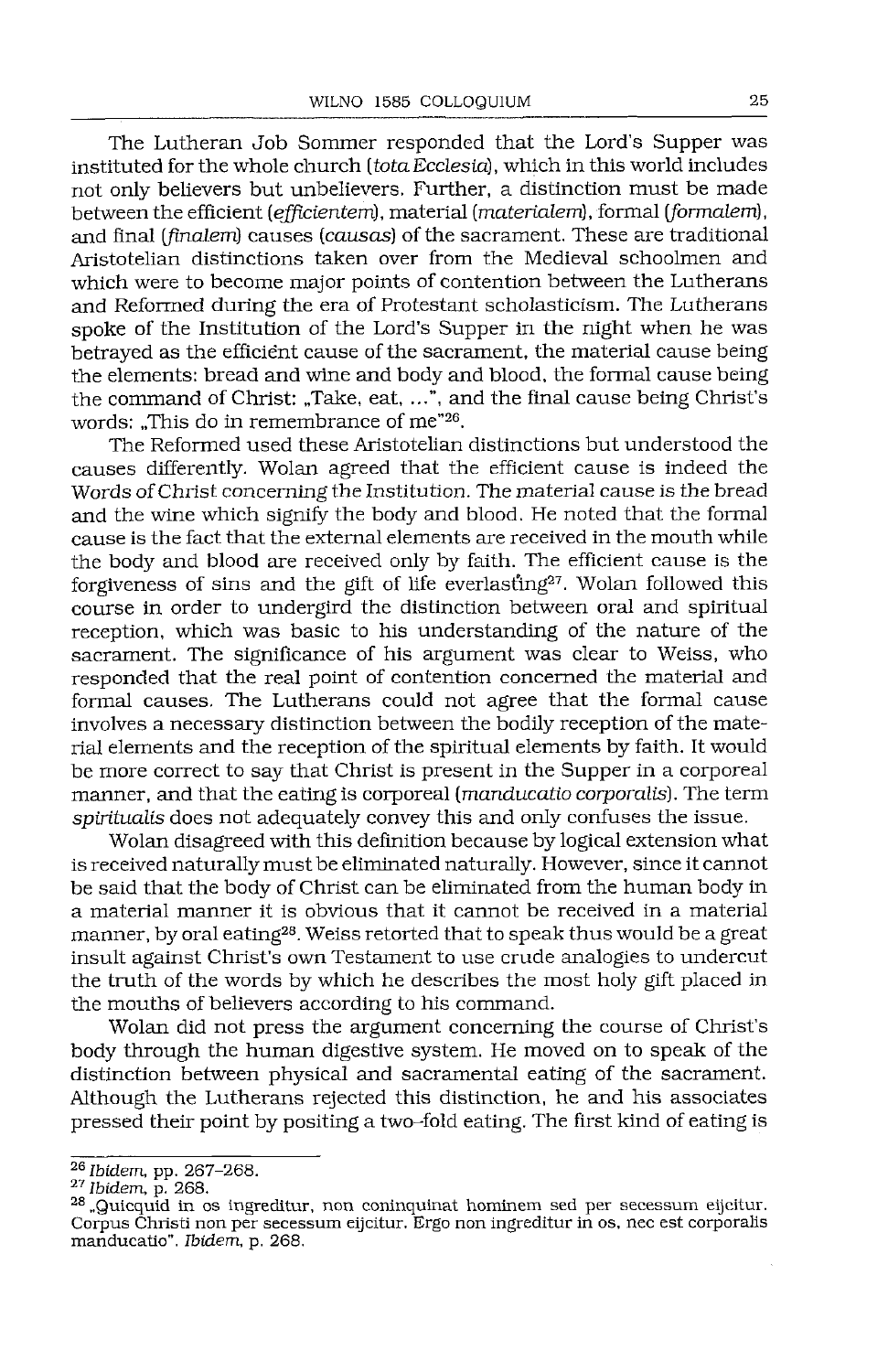natural or corporeal *(naturalem siue corporalem],* and it refers to the bread and the wine, for the bread is ground by the teeth and descends into the digestive system. The other kind is spiritual *(spiritualem),* as when the body of Christ is sacramentally received by faith and the Spirit for this is food for the soul for remission of sins and the gift of eternal life. We see here again echoes ofBullinger's *SecondHelvetic Confession* and its clear distinction between physical and spiritual, earthly and heavenly. The Lutherans replied that natural eating is the physical eating *(naturalem manducationem* Φυσικήν *Elementorum*) of the elements of bread and wine. Corporeal eating is different. It refers to the body and blood of Christ. The third, or spiritual, eating refers to the salutary reception, the reason for which the Supper was given. This made it quite clear that Lutheran and Reformed terminology do not coincide. Weiss and his associates speak as they do in order to avoid ambiguity, because in the sacrament the physical elements which are set upon the altar are received in a natural manner. The body and blood ofChrist are bestowed and received corporeally in a supernatural manner. To Wolan and his associates this interpretation introduced an unnecessary distinction<sup>[29](#page-9-0)</sup>.

Wolan pressed his point by drawing an analogy between Holy Baptism and the Lord's Supper reminiscent of Zwingli's insistence that what is fleshly is of no avail. Here Baptism signifies the cleansing of the soul from  $\sin$  by the blood of Christ, but the water itself is incapable of such cleansing. In the same way the bread and the wine signify Christ body and blood which give forgiveness from the cross. Thus the sacrament is food for the soul, not for the body.

The drawing of analogies between Baptism and the Supper was not new to the Lutherans. It was familiar to them through the arguments presented by Phillip Melanchthon and subsequently adopted by many prominent 16th century Lutheran theologians. Melanchthon based his analogy on the argument that both Baptism and the Supper are actions instituted by Christ which had saving effects. His analogy might be helpful, butnot entirely appropriate, since the Lord's Supper is more than an action which produces a salutary effect. According to the Lutheran understanding of Christ's Words, the sacrament is also the occasion of the objective corporeal presence of Christ in the bread and the wine. Whereas Christ does not say of the water of Baptism "This is my blood, etc.", in the Supper he does speak thus concerning the elements "This is my body", "This is my blood", the analogy is deficient. Here everything hangs on the Words of Christ. Objections to Melanchthon's methodology came from Joachim Westphal, Tileman Hesshusius (1527-1588) ofHeidelberg, Joachim Mórlin (1514-1571) of Brunswick, and significantly Andreas Osiander (1498- 1552), professor of Weiss's Königsberg faculty<sup>[30](#page-9-1)</sup>. Martin Chemnitz, one of the chief framers of the *Formula ofConcord,* also makes use of an analogy between the Baptism and the Sacrament of the Altar, but frames it in

<span id="page-9-0"></span>*<sup>29</sup> Ibidem,* p. 269.

<span id="page-9-1"></span><sup>30</sup> E. F. Peters, The *Origin and Meaning of the Axiom: "Nothing has the Character of a Sacrament Outside ofthe Use",* [Unpublished doctoral dissertation, Fort Wayne, Indiana, Concordia Theological Seminary 1968], pp. 91-100.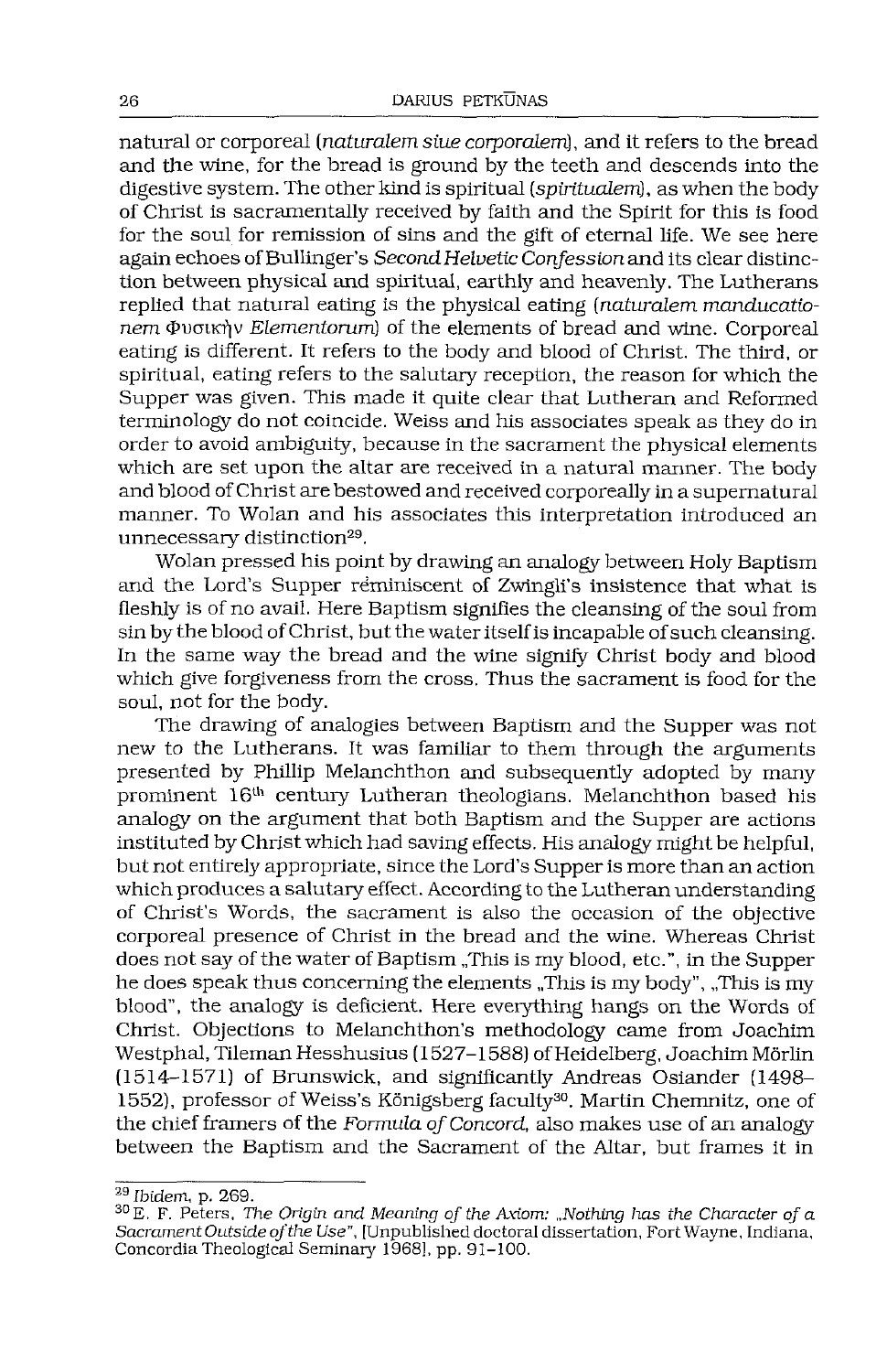somewhat different terms from those of Melanchthon. His argument is that the washing of water and the word is objectively a washing of regeneration and renewing of the Holy Spirit, independent of the faith of the recipient, for it has its power from the Word of God. The same statement he makes concerning the Sacrament of the Altar. Thus what the sacrament is and gives is revealed in the Instituting Words of Christ, quite apart from the faith of the recipient<sup>[31](#page-10-0)</sup>.

In response to Wolan Weiss asserted that Baptism is not simple water, but water which has been consecrated by the word of God. In the same way in Holy Communion Christ has spoken concerning the elements of bread and wine that they are his body and blood. Wolan replied with a syllogism:

The sign is the sign of the thing signified. The sacrament is a sign. Therefore it is the sign of the thing signified $3\overline{2}$ .

Thus by definition the sacrament is a visible sign of an invisible grace.

The sign denotes something beyond itself, in this case the body of Christ which came down to earth, Wolan contended. The sacrament is not itself supernatural and does not contain within itself the reality toward which it points. According to its sign-nature it points beyond itself to something that is absent because it is elsewhere. Weiss replied that the fact that the sacrament is a sign does not mean that the thing which it signifies is necessarily absent. Smoke is a sign of fire but the fire is itself truly present where there is smoke. Hereupon Wolan quoted Bullinger to the effect that the body of Christ is not offered or exhibited sensibly and the body of Christ is not received by mouth. Again he insisted that natural and corporeal eating are the same thing. Weiss objected that according to his confession the elements of bread and wine are natural and included with them are supernatural elements of the body and blood of Christ which is truly and substantially present. Such a definition was unacceptable to Wolan, who refused to admit the possibility that something which is in itself natural and corporeal can at the same time be spiritual. It must instead be understood figuratively.

Unable to proceed further along this line of argumentation the discussion now turned to the question of Christ's locatedness in the Sacrament. Speaking first in Polish and then in Latin Wolan stated:

We believe that the body which hung upon the cross for us and was resuscitated, is eaten truly and substantially in the sacrament.

Weiss was uncomfortable with this wording and stated on behalf of the Lutherans:

We believe that the true and substantial body of Christ is present not only spiritually but also corporally in every place on earth where his Supper is administered<sup>[33](#page-10-2)</sup>.

Wolan likened this assertion to the notion oflocal inclusion which the early church rejected. Weiss replied that Lutherans do not hold a doctrine of

<span id="page-10-0"></span><sup>31</sup> Peters, p. 441.

<span id="page-10-1"></span><sup>32</sup> Colloquium *habiium Vilnae...,* p. 269.

<span id="page-10-2"></span>*<sup>33</sup> Ibidem,* p. 271.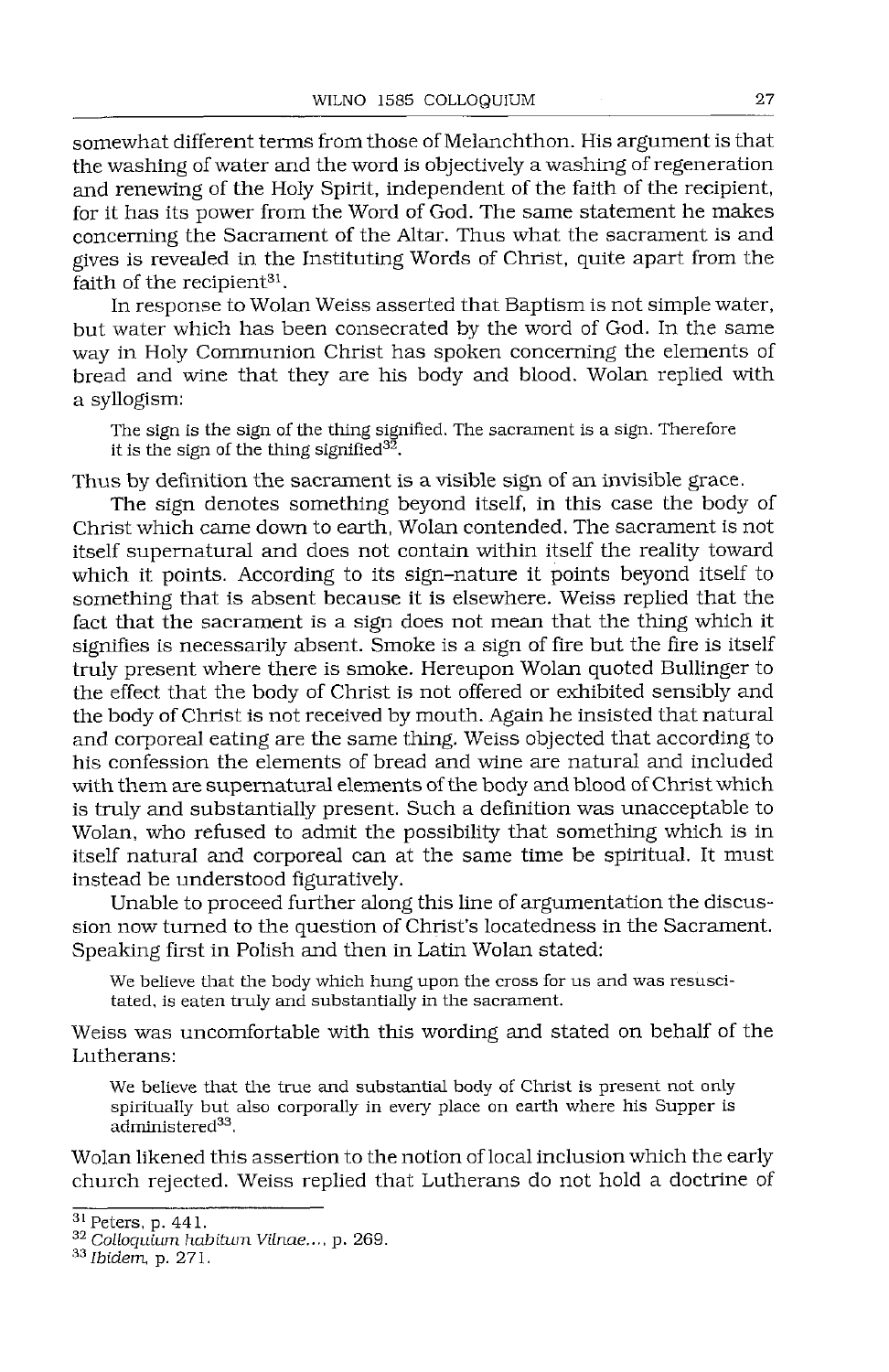local inclusion. They believe that Christ is truly present in his body in the whole church without descending from heaven and without being locally enclosed, so that he is truly and corporeally present in a manner which we are not able to see clearly. What is certain is that he is omnipotent as he says in Matthew 11:27, Matthew 28:18, and Ephesians 1:19. Christ has spoken his word and he is fully able to fulfill it.

Oderbom added a statement of St. Augustine concerning a threefold manner of Christ's presence. (1) His infirm presence such as when he was taken away from his disciples; (2) That presence during the 40 days after the resurrection when he was sometimes visible and sometimes invisible to them: (3) His celestial or invisible presence in his church — such is his presence in the sacrament.

Johannes of Saxony countered this statement with the logical syllogism;

Abodywhich is inheavenis notuponthe earth. The body ofChristis inheaven. Therefore [the body of Christ] is not on earth<sup>[34](#page-11-0)</sup>.

The minor premise is based upon the fact that Christ has ascended into heaven. This syllogism reintroduced the Zwingli's 'mathematical' assertion at Marburg whereby he asserted that a body in heaven cannot at the same time be upon earth. It recalls Luther's statement in his 1527 treatise That *These Words of Christ, "This Is My Body", ... Still Stand Firm Against the* Fanatics that according to Zwingli Christ could not have meant his words to be taken in their natural sense and that the Supper must be considered a memorial at which the participants recall the passion and cross of Christ. Luther had rejected Zwingli's argument, saying that natural and physical laws cannot restrain the Lord from giving what he says he gives, namely, his body and blood. Zwingli rejected Luther's position and the two reformers departed from Marburg without agreeing on this central issue, agreement upon which would have made intercommunion and a united Protestant church possible. Zwingli's fundamental thesis did not die with him on the battle fields of Switzerland in 1531. It was taken up again in modified form by John Calvin who Imposed upon the doctrine of communion the *signum / res* sipnata schemawhichAugustine had first suggested. When the Reformed church came to Lithuania in the late 1550's, and Duke Radziwiłł the Black determined to establish a Reformed parish in Wilno, virtually on the door step of the Lutheran congregation, he sponsored a series of debates at which the Reformed Pastor Szymon Zacjusz (1507-c. 1591) criticized Lutheran arguments concerning locatedness in the Supper[35](#page-11-1). The syllogism used now by Johannes of Saxony was the very syllogism upon which Zacjusz arguments had been based.

To further establish this syllogism, Wolan stated that no article of faith could be allowed to contradict the article concerning the Ascension. Weiss

<span id="page-11-0"></span>*<sup>34</sup> Ibidem,* p. 272.

<span id="page-11-1"></span>*<sup>35</sup> Akta tho iest sprawy Zboru krześciańskiego Wileńskiego, które się poszęli Roku Pańskiego 1557 Miesięca Decembra Dnia 14. Za sprawą kxiędza Simona* z *Pressowie, tego zboru superintendenta, Kaznodzieie Oświeconego Książęćia pana Mikołaia Radźiwiła, Woiewody Wileńskiego etc. w BrześciuLitewskiem 1559.* "Monumenta Reformationis Polonicae et Lithuanicae". Serya X, Zeszyt I. Wilno 1913, p. 15.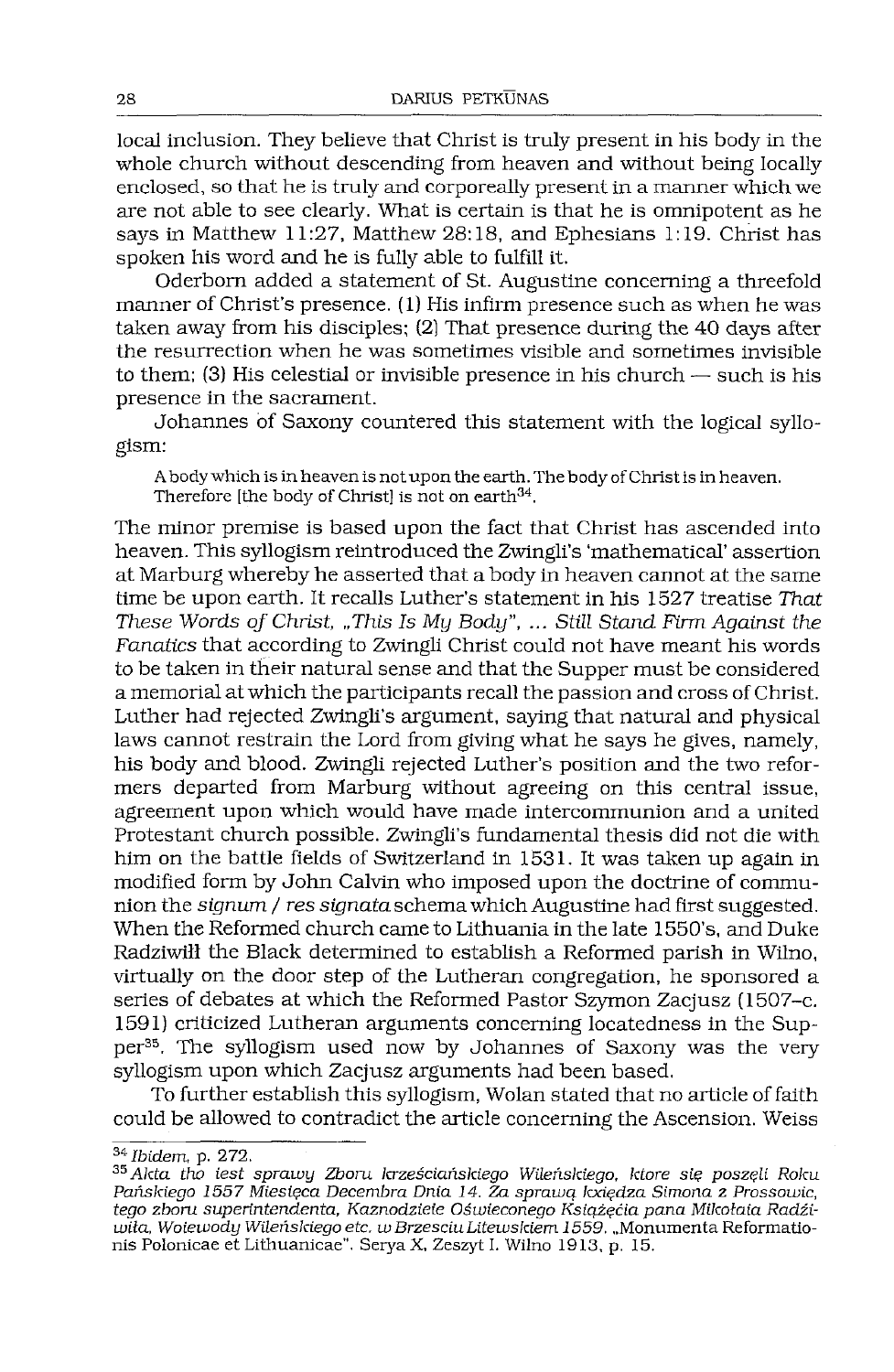would not acquiesce, stating that the discussion once again was mired in questions concerning physics which might be appropriate when one is speaking about man's natural body, but not when one is speaking of the body of Christ, which by hypostatic union has a divine as well as a human nature. He objected also that the allusion to the Ascension of Christ is inappropriate. Wolan sought to press his argument from physics. He stated:

A body which is in one place is not able to be in several places. The King of Poland, Stephanas [Bator], is in an particular place, therefore he is not in every place[36](#page-12-0).

To this Weiss replied that this is certainly true of his royal highness, but Christ is not only man, he is also God, and in him the human nature and the diviner nature are hypostatically united. Wolan replied that the human and divine natures must be kept apart. This assertion is consonant with Reformed Christology, which finds the notion of the communion of characteristics *(communicatio idiomatum)* at least potentially misleading. Weiss responded by stating that he would concede that the natural properties are not to be confused, but that the properties of the divine nature must be predicated to the whole person, divine and human. This indicated the typical Lutheran understanding of *communicatio idiomatum,* which Lutherans understand to be supported by Philippians 2 and Psalm 8. Weiss noted also the agreement of the *Tome* of Pope Leo which is appended to the decrees of the Council of Chalcedon in 451. He further stated that the argument concerning the body of Christ should not be taken from words ofAugustine in a place where he was not speaking about the Supper. When he is speaking of the Supper, he speaks of receiving with the mouth the true body and blood ofthe Lord. Wolan replied that the mouth receives the elements, but faith receives the body and blood of Christ. The elements are signs of the body and blood. Weiss noted that this was Wolan's personal interpretation, but Augustine has clearly written that what is received by mouth is the true body and blood of Christ, not the symbols thereof. Johannes of Saxony interjected that all could reasonably conclude that when speaking of the corporeal body, it is understood to be received by faith and the Spirit<sup>[37](#page-12-1)</sup>.

The appeal to Augustine is of course universal. He is recognized as a universal father of the church in both the East and the West and in the Western church he is quoted not only by Roman Catholic theologians but also by the Lutherans (Luther, particularly in the years up until 1521) and also among the Reformed. In this discussion appeal to him had proven unfruitful and one might say Augustine's private interpretation of the mode of Christ's presence according to *signum / res signata* schema might prove to be rather problematic, because his words might be used against the 'Catholic Augustine'.

Turning to the theological statements of Cyril of Alexandria, a prominent theologian on the last half of the 4th century and a prolific writer on

<span id="page-12-0"></span>*<sup>36</sup> Colloquium habitum Vilnae ....* p. 272.

<span id="page-12-1"></span>*<sup>37</sup> Ibidem,* pp. 272-273.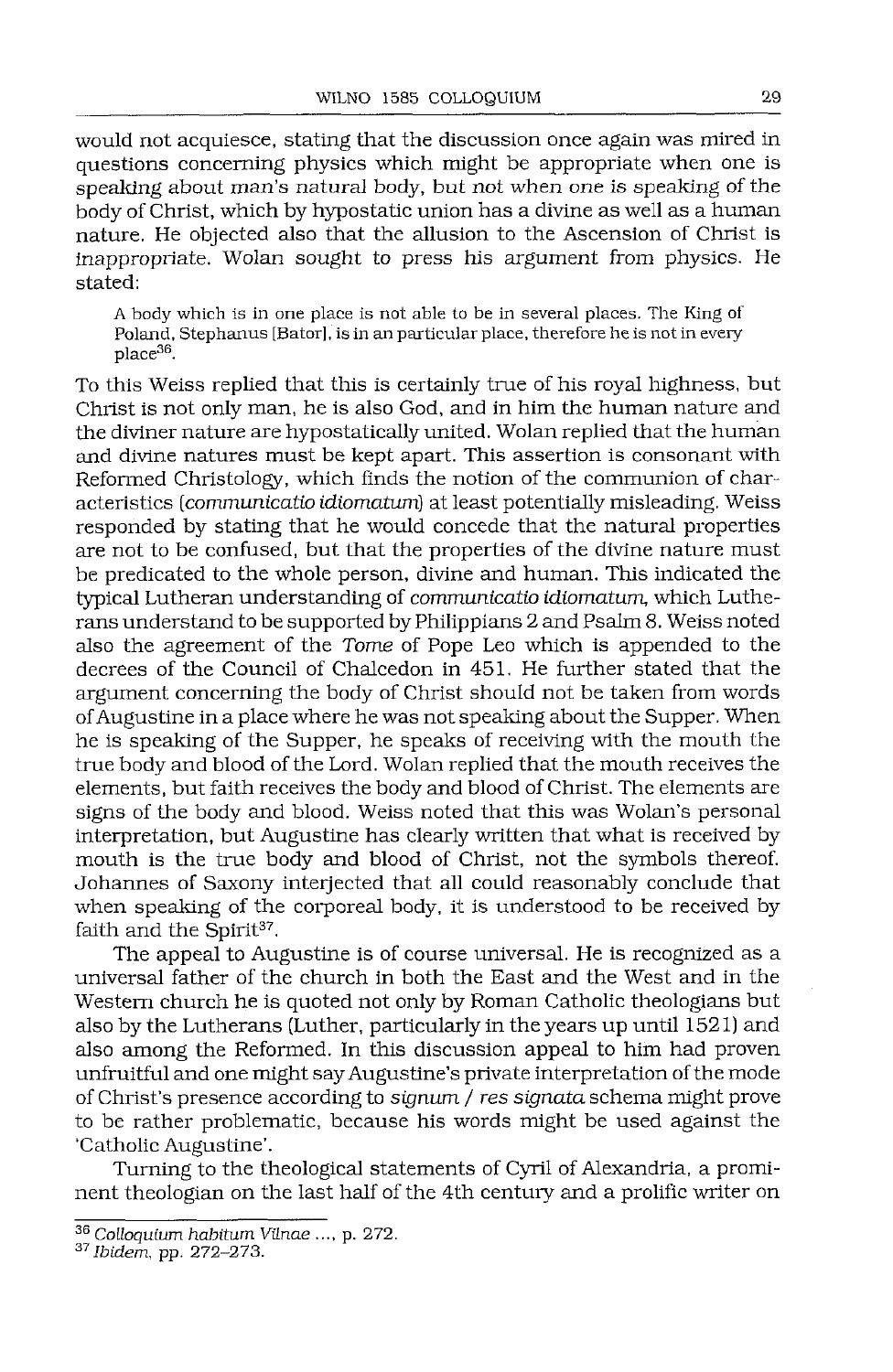the Holy Trinity and the Christological controversies, the Lutherans cited chapters 6 and 17 of his commentary on the Gospel according to St. John. Weiss noted that Cyril carefully distinguished between spiritual and corporeal manducation. Cyril had stated that Christians are all made one with Christ not only spiritually but through mystical blessing they are conjoined with him corporeally in the Lord's Supper. He further noted that this occupies a prominent point in Cyril's theology.

Cyril's position had been helpful to Luther in the development of his own sacramental understanding and Christology. Cyril had written that God and man are completely conjoined in the one Christ, although the human and divine natures never intermix or become confused. On this basis Luther understood that communicants receive in their mouths not only the bread, but also the true corporeal body ofChrist. There is no Christ who is not fully and completely God and fully and completely man, and there is no Eucharist which is not fully and completely bread and fully and completely body. To look upon Christ the man is to look upon God made flesh, for there is no other Christ but the Christ who is fully and completely both God and man. To receive the sacramentin bread and wine is to receive this Christ in his body and blood. Thus the Lutheran arguments at Wilno 1585 take us back beyond the sacramental theology of Philip Melanchthon, and the problems associated with it, to Luther himself. Moving beyond Melanchthon means that the Lutherans are moving away from Augustine toward Cyril and the 'mature' Luther.

Johannes of Saxony and Wolan objected that in interpreting Cyril one must insist that the body of Christ is received through the Spirit and by faith. Weiss's objection is that this does injury to Cyril's own Words, because Cyril makes clear that *corporaliter* and *spiritualiter* cannot be regarded as co-terminous; they are entirely different things. Cyril says as much when he notes that we are conjoined to Christ spiritually and corporeally through the mystical benediction of the bread. Here Wolan wondered whether it is proper that Cyril should be given the final word in this controversy. Weiss replied that more important than the words of Cyril are Christ's Words of Institution:

This is my body which is given for you and we accept from the Fathers their opinion based on Christ's Words that his true body and blood are given in the Supper and received into the mouth<sup>[38](#page-13-0)</sup>.

It is also upon these that the Lutherans base their opinion concerning *manducatio indignorum.*

Both the Lutheran and Reformed delegations were firm in their opinion and it was evident that no further progress could be made in this session, therefore the Palatine Radziwiłł called for recess.

2.2. The Evening Session

After the exhausting morning session the parties again met at 5 o'clock to make their final summary statements. This would be the time to see if there would be any room for accommodation by either side.

<span id="page-13-0"></span>*<sup>38</sup> Ibidem,* p. 273.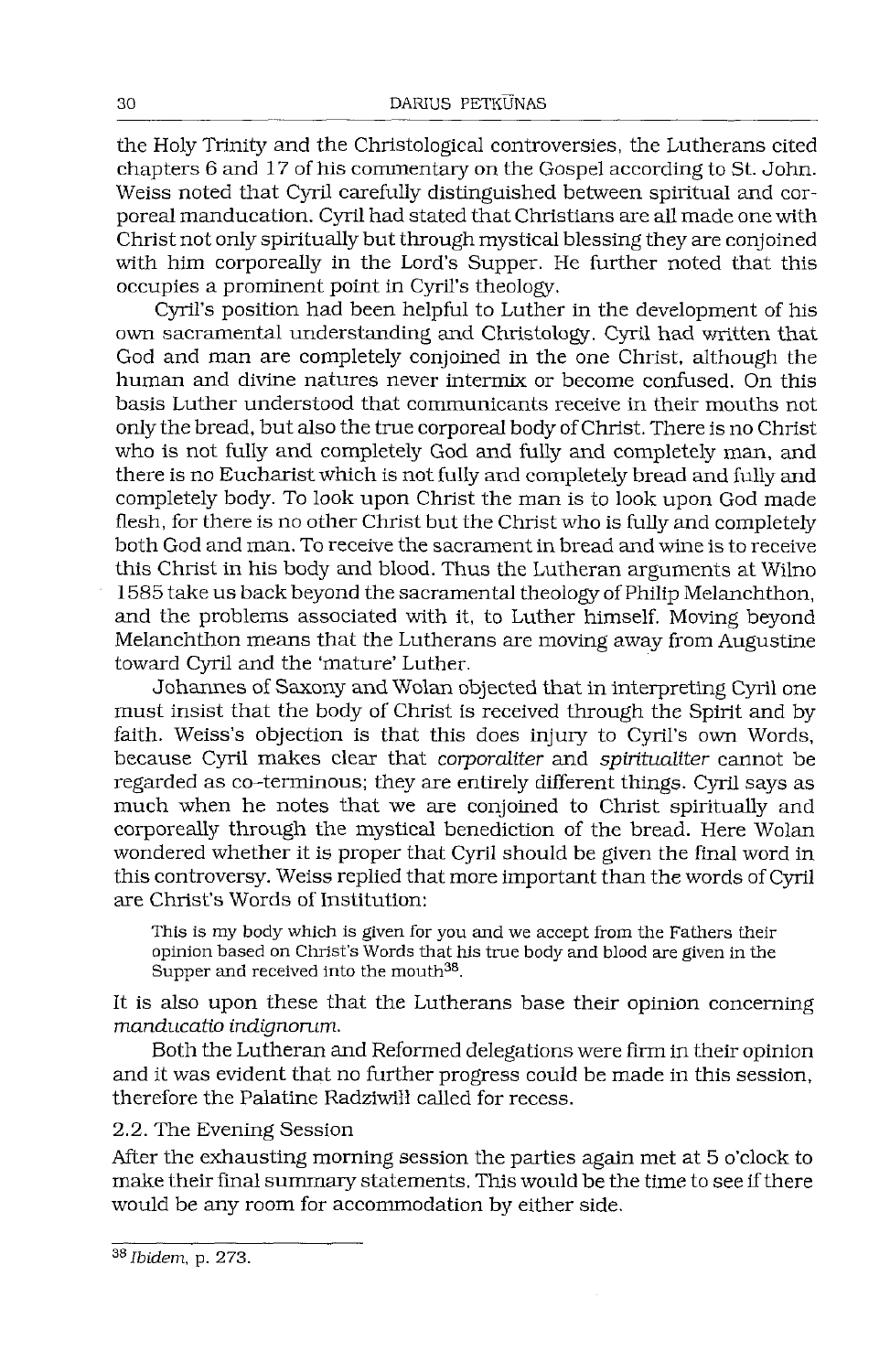It soon became clear that neither the Reformed nor the Lutherans could see any possibility of movement. The nature of signs was again discussed, but here again there was no common agreement. The Reformed were not willing to allow for any notion of physical reception of the body of Christ in the mouth. Their attempt to draw an analogy between Holy Baptism and the Lord's Supper was again rebuffed by the Lutherans, as was the Reformed suggestion that the Words of Institution are best understood according to the nature of the literary form in which they are stated, the form which they termed *metanomia*. They further refused to accept the Lutheran notion that in accordance with the words of Augustine:

We receive in the bread that which hung upon the cross, we receive in the cup that which flood from the side of Christ<sup>[39](#page-14-0)</sup>.

Their own insistence that difficult interpretations must be resolved by the analogy offaith *[analogiafidei]* was met by the Lutheran assertion that the sacraments are unique and without analogy.

The contrast between the Reformed and the Lutherans was becoming clearer. For the Calvinists the Holy Communion is an uplifting experience, the transcendental experience which lifts the believer out of present earthly troubles for peaceful and sublime communion in the courts of the Lord. For the Lutherans Lord's Supper was instituted for the church in the midst of the earthly struggle to forgive sinners and fortify them to live in faith toward God and love toward the neighbor. The Reformed asserted that the laws of physics make it impossible for the Son of God be truly and substantially present in such a manner in the earthly church. The Lutherans responded that they had no regard for Theism or arguments of necessity which bind God. They further rejected the notion that spiritual communion is innately superior to physical communion and is a greater miracle. The arguments continued concerning the identity of Christ who gives himself in the Supper, the ubiquity of Christ's human nature, and the present locatedness of Christ. Again there was no movement on either side.

The Reformed again repeated their charge that

The Augsburg Confession approves the doctrine of Transubstantiation, as can be seen from the fact that the Romans approved this article, and they held Transubstantiation<sup>[40](#page-14-1)</sup>.

Johannes ofSaxony had earlier noted that Melanchthon moved away from the position he had described in the *Augustana.* The Lutherans responded by saying that Melanchthon was right the first time and that

We disassociate ourselves from any notion that the Augsburg Confession approves the doctrine ofTransubstantiation, as Luther and others have made sufficiently clear. In conclusion we state that we do not retreat from the Augsburg Confession and the Apology and from the Formula of Concord and its Apology [sic! — Epitome], because we know that the whole doctrine concerning the Supper of the Lord is rightly explicated in these books<sup>[41](#page-14-2)</sup>.

<span id="page-14-0"></span>*<sup>39</sup> Ibidem,* p. 275. *40 Ibidem,* p. 278.

<span id="page-14-1"></span>

<span id="page-14-2"></span><sup>&</sup>lt;sup>41</sup> Ibidem, p. 278.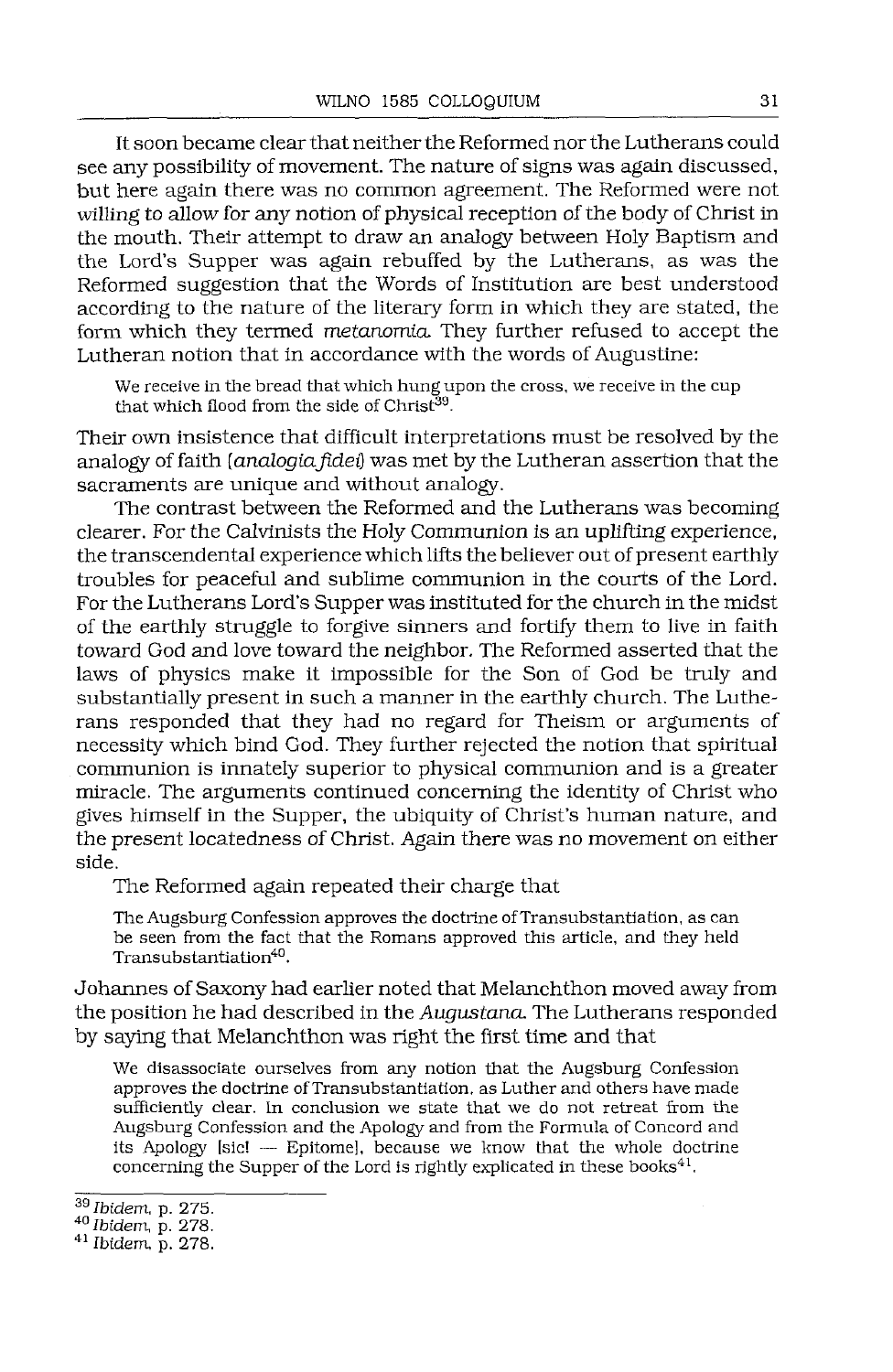After such a bold statement it was clear to Wolan that the Lutherans would continue to take a firm position on the basis of their confessional writings. In this regard their stance had clearly changed since the days of Sandomierz. There would no longer be a gentlemanly agreement to simply pass over controverted theological articles. Therefore further discussion would be fruitless. In a final effort to make light of the Lutheran confessional position, Wolan stated:

Our chief authority is the Scriptures, which are the Word of God... You conclude that your doctrine is true because it is set down in the *Confessio Augustana, Apology* and the *Formula ofConcord.[42](#page-15-0).*

And to underscore the statement of Wolan, Johannes of Saxony added: "This authority is a harmony of discord" *[discordis Concordiae).*

Palatine Radziwiłł too could see that the further discussion could only lead to acrimony. His attempts at reconciliation had failed. He could only ask that the Lutherans would state their position in amanner which would not be overly offensive to other Protestants. He therefore closed the colloquium with an admonition the Lutherans not use such expressions as *corporalis* and *corporaliter* in presenting their summation and conclusions. Speaking on behalf of the Reformed delegation, the Palatine concluded his remarks by saying:

We meanwhile say in departing from the deliberation of the matter that we follow our confession which we have publicly displayed today $43$ .

Thus the colloquium was concluded.

True to the wishes of the Palatine, the Lutherans did not use the expressions *corporalis* or *corporaliter*in their concluding statement. However, they made it clear that the simple avoidance of these words would not make the Lutheran confession any more acceptable to the Reformed than it would have been had these terms been employed.

We believe and confess that in the most Holy Supper which our Lord Jesus Christ, Son of God and of Mary, instituted in the last night, when he was betrayed, the true, natural, and real body of Christ which was given for us is truly and substantially present and his true, natural, and substantial blood which was poured out for us on the altar of the cross is present on earth in the lawful action and distribution in such a matter that when the element of wine is distributed and received the blood of Christ is truly received in the mouth of tire body in a manner which is incomprehensible and inscrutable, not only by believers and the worthy, but also by unbelievers and unworthy, for the believers it applies and seals the forgiveness of sins, but the unworthy eat and drink judgment upon themselves and are made guilty over against the body and blood of the Lord. This our doctrine we have established upon the sure, steadfast, and immutable words of Christ who instituted this Supper. For Christ is the way, truth and the life (John 14), ofwhom the eternal Father says: This is my beloved Son in whom I am well pleased, hear ye him' (Matthew  $17)44$  $17)44$ .

<span id="page-15-0"></span>*<sup>42</sup> Ibidem,* p. 278.

<span id="page-15-1"></span>*<sup>43</sup> Ibidem,* p. 279.

<span id="page-15-2"></span>*<sup>44</sup> Brevis et perspicua Conclusio colloquy Instituti Vilnae db Illustrissimo principe et M.[agnifico] D.[omino]palatino Vilnensi, die 14. Iun[ii]Anno 1585.*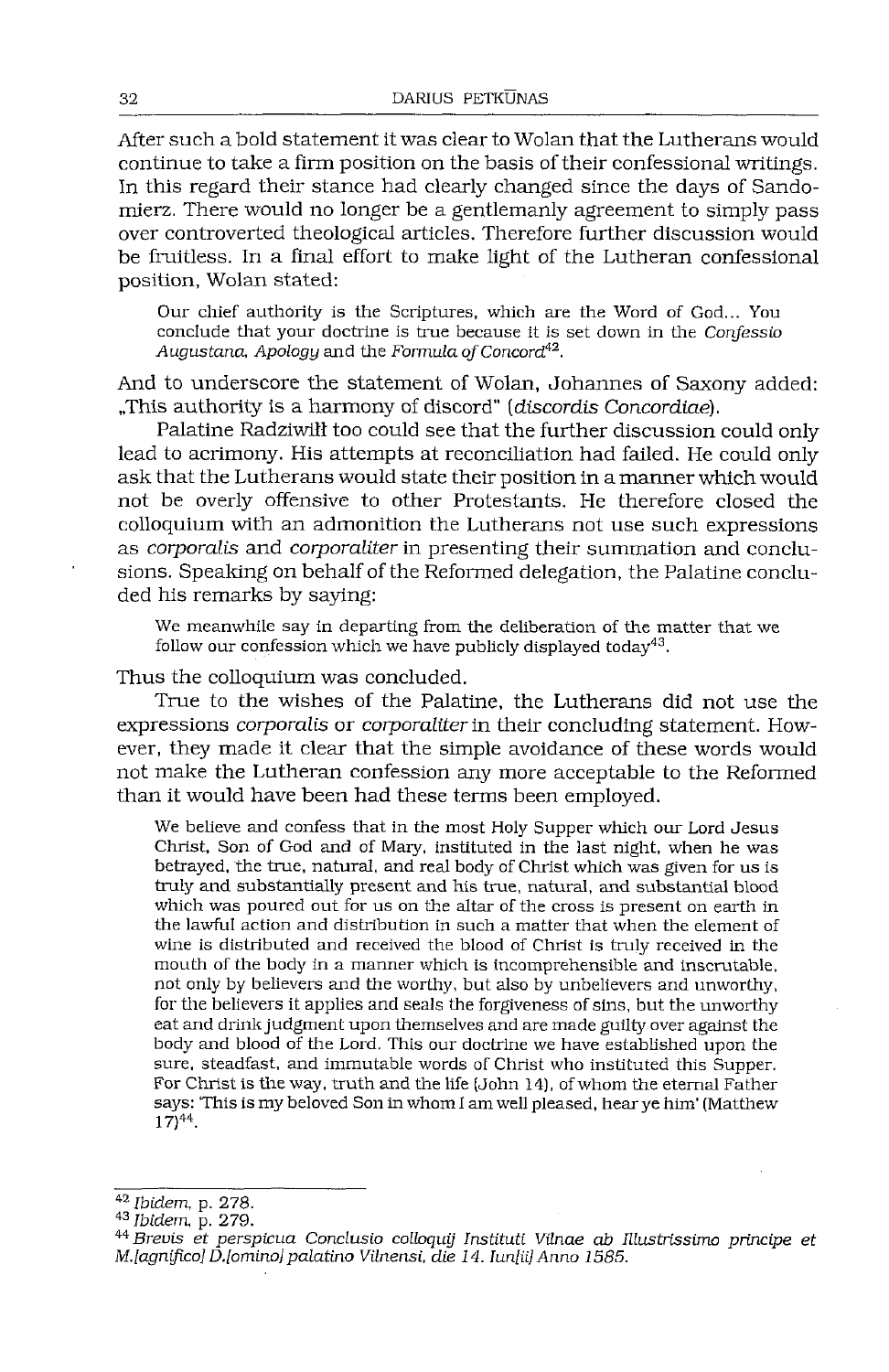It was evident that no progress had been made in the effort to develop a united theological position on the Sacrament of the Altar and it was increasingly clear that this was only the tip of the iceberg. Both the Lutherans and the Reformed left the colloquium even more firmly grounded in their sacramental doctrines than they had come. Both agreed that the Holy Scriptures are the Word of God, but they could not agree concerning the meaning of the words of Scripture. There would be no united Protestant church in Lithuania, but instead two churches both of which must fight for their survival in the increasingly hostile counter-Reformation environment.

#### Conclusions

In this colloquium we have the only available record of the exhaustive sacramental discussions between the Lithuanian Reformed and the Lutherans in the 16<sup>th</sup> century. It gives us a far more complete picture of the Reformation in Lithuania. Furthermore it is the richest record of Lithuanian Lutheran sacramental theology in that period.

There was little about which the parties could wholeheartedly agree. Behind the arguments about specifics there lay a fundamental difference, the same difference between the Lutherans and Reformed which had become evident from the earliest days of the Reformation, namely, the question of the meaning of the Words of Christ in the Supper. Fundamental disagreement on this issue lay behind the evident differences concerning the manner of Christ's presence in the Supper, the doctrine of Christology, the locatedness of Christ's body, and the relationship between his divine and the human natures. The evident theological maturity of both group leaders showed that in this discussion there could be no compromise at any point. Here mature Calvinist and Lutheran theologies met head-on. Both parties maintained their positions in the face of strong opposition. The Reformed would not abandon their assertion that material elements cannot contain or convey heavenly blessing, and the Lutherans would not surrender their insistence that direct Words of Christ override all other considerations.

AtWilno the Lutherans and Reformed determined to followpaths which in the coming years would more and more diverge. It had become clear that the Protestants, who at Sandomierz had declared their unity, were in fact divided. Lithuanian Lutherans insisted that there could be no real church unity where all parties do not speak with the same voice, especially in matters regarding the doctrine of Christ and the means by which salvation is applied to sinners. They declared that there must be doctrinal unity before there can be church fellowship. What the Reformed characterized as 'minor differences' and 'varying emphases' the Lutherans regarded as fundamental theological issues.

The die was cast at Wilno in 1585, and the future course of the Lithuanian Reformation was set. While Polish Lutherans still struggled with questions concerning the meaning and application of the terms of the *Sandomierz Consensus* and would continue to do so for several decades,